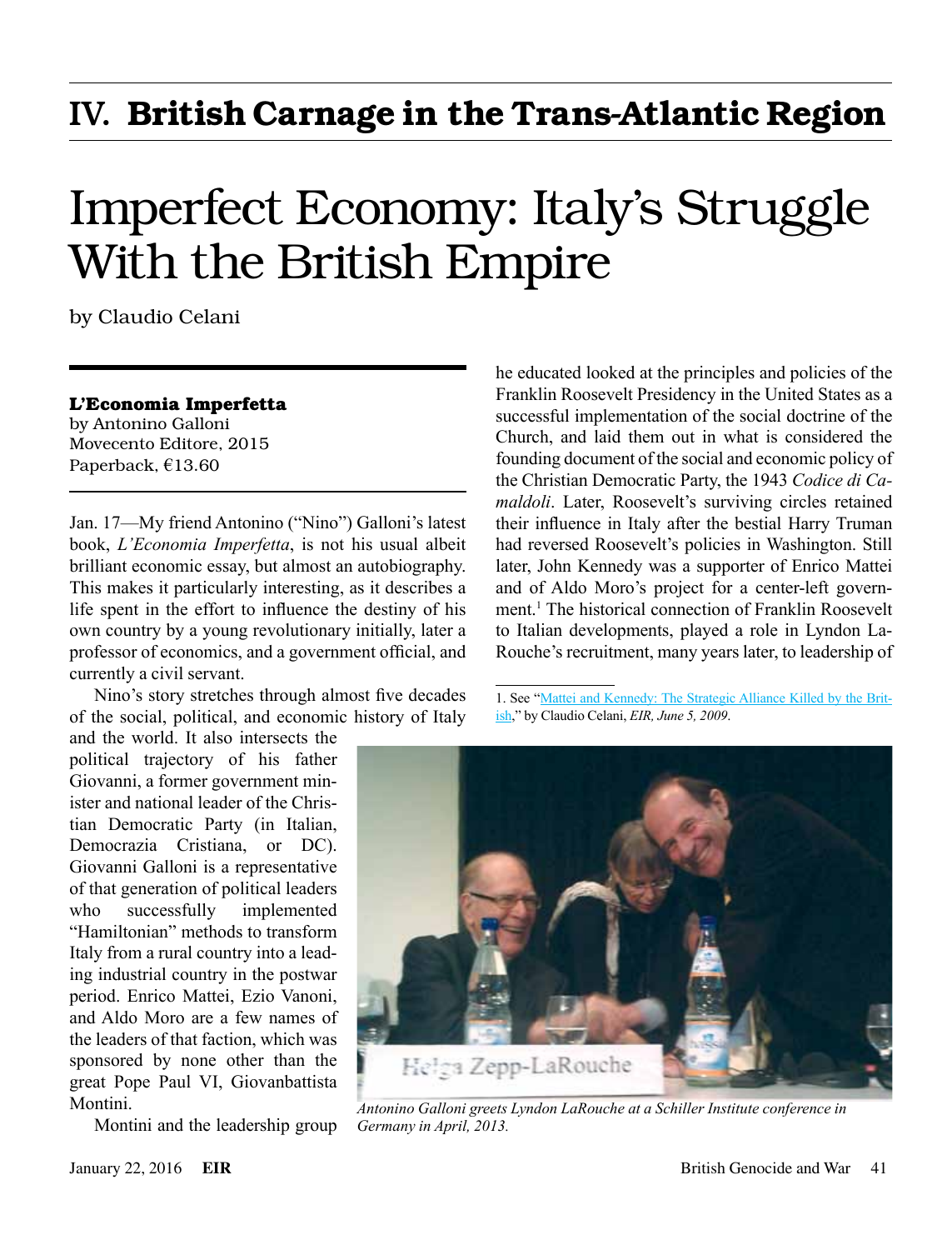the policy-making of the incoming first Ronald Reagan Administration.

The Italian system of the decades 1950-1980, in fact, although generally fitting in the category of a "capitalist" economy, was better characterized as a "mixed" system, with the state playing an active role as a kind of "entrepreneur" which did not pursue profit in itself, but as a result of the increase of the productive powers of society. Nino pays a tribute to this successful model, arguing that had it been continued, it would have "overcome capitalism."

## **Encounter with LaRouche**

Unfortunately, the "Italian anomaly" ended abruptly with the kidnapping and assassination of Aldo Moro in 1978, in the context of a paradigm-shift in western culture and economy: the 1968 counterculture and the ensuing anti-science environmentalist movement, and the decoupling of the financial system from the physical economy.

Nino is one of a few Italian economists currently, such as Alberto Bagnai, Giulio Sapelli, Antonio Maria Rinaldi, and Paolo Savona, to name some of them, who are campaigning for an "exit strategy" from the Euro system. Like them, Nino has acquired growing popularity in the most recent years, especially after the shock of the EU-imposed austerity regime of Prime Minister Mario Monti (2011), which has cast Italy into a terrible depression. However, unlike his colleagues, Nino is not just an economist but an experienced expert on the government machine, having been in it at the top as director general of various ministries. Were Italy to reverse current policies and adopt an "exit strategy" from Hell, Nino is the man qualified for the job, either as Prime Minister or in charge of the economy.

Nino would not object to being called a "Keynesian," if by that one means being in favor of dirigistic investment policies. However, he refers to two figures who have influenced his views on the economy: his teacher Federico Caffè (1914-1987) and Lyndon LaRouche.

Federico Caffè was an anti-free market economist who educated an entire generation of economists, although not all are loyal to his teachings. A famous aphorism of Caffè, which he used to address those who invoked the power of "the market," was: "The Market has a name, a family name and a nickname." In his early days, Caffè was assistant to the chairman of the committee that drafted the current Italian Constitution,



*Aldo Moro while a captive of the Red Brigades in 1978.*

Meuccio Ruini, who published essays in praise of Friedrich List, the founder of the Hamilton-based National System of Political Economy.

Nino writes:

First and most important was for me the encounter with Federico Caffè, which occurred in 1980 after he had received from Prof. Edoardo Volterra my third booklet ("Crisis and Adaptation: for an alternative economic policy," a collection of articles I had written ... when I was in England and in the United States to study capitalism, and said that a certain Mrs. Thatcher and a certain Governor [Jerry] Brown in California were pushing ultra-conservative and insane ideas which, if implemented, would destroy the bases of our social fabric); after having read the text, Caffè told me that "rarely, in forty years of teaching," had he met "a person so versed in the matter," but "you could see from a distance" that I was "self-taught and, thus, they will make fun of you. I want to give you the school you need." Thus, this man who behaved like a father, dedicated two afternoons a week to me. I owe him almost everything.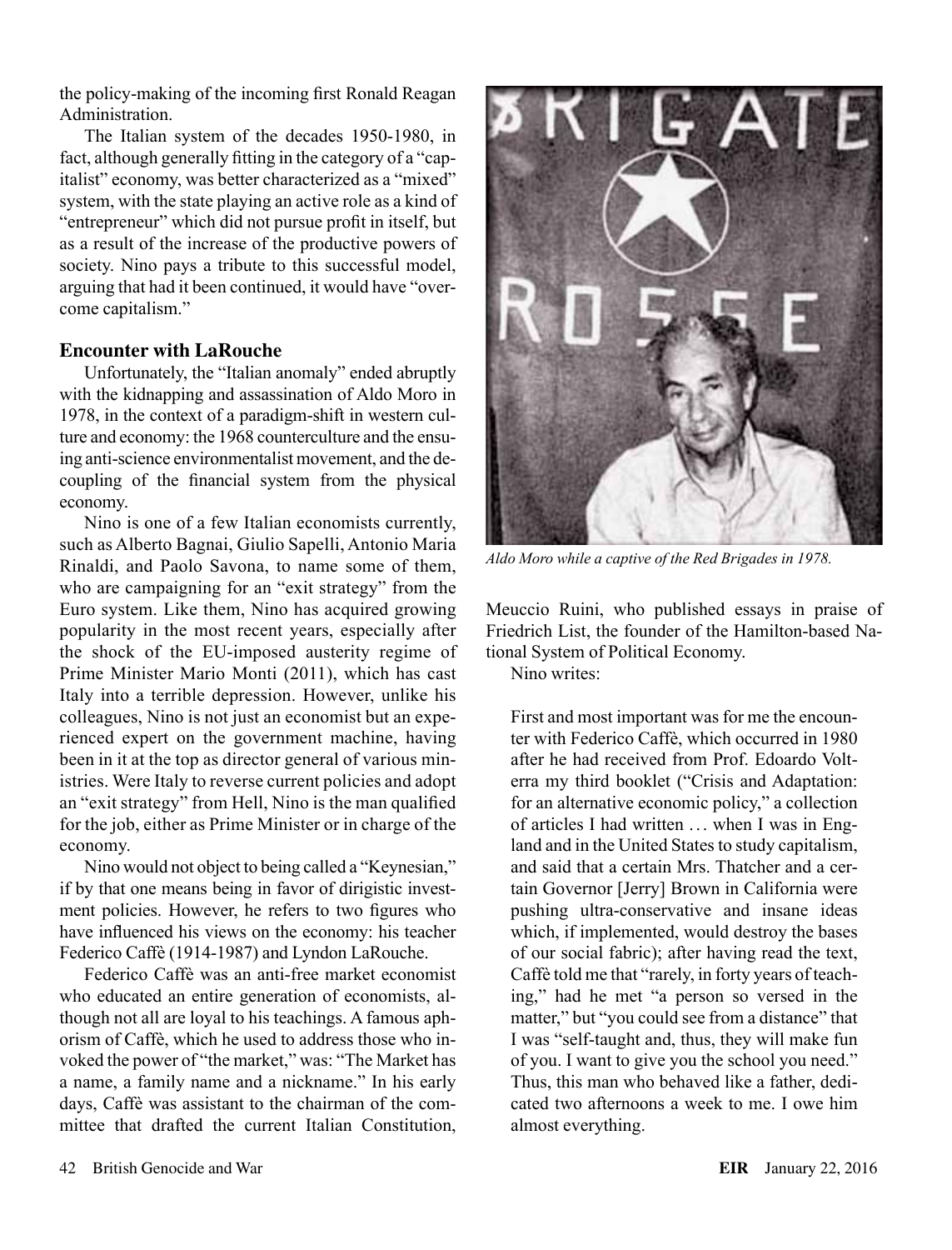

*Federico Caffè, Galloni's mentor.*

Wall Street and Freedom we have the Ocean!"

All hell broke loose. My father was distraught. As we came home, he briefed my mother who said: "That was right. Bravo!"... [DC] Vice President Scaglione looked as though he wanted to beat me up, and would not calm down, even when I told him that, in my view, after so many mistakes, the U.S.A. would soon end up seeking Iran as strategic ally the region; 30 years later, I pushed the same idea at a meeting organized by Helga Zepp at the Schiller Institute, and Lyndon LaRouche complimented me for my "courage." ("Each time I see you I rejoice and I am astonished that they have not yet eliminated you.")

### **Called Back to Government**

Nino distinguishes five phases of "capitalism" in postwar history:

(1) "The Expansive Model," from the 1946 Bretton Woods agreement to the 1979 G7 in Tokyo. This model was characterized by a high rate of technological progress and high salaries, as well as state welfare and services.

(2) "The Owners' Revenge," or we might say, "Rentiers' Revenge," from 1980 to 1992. This was a reversal of the previous trend, introduced with a policy of high rates of interest which advantaged the rentier class, resulting in a decreasing rate of technological progress and of a decreasing rate of growth of incomes, welfare, and services provided by government.

(3) "Financial Capitalism" in the classical sense, based on the maximization of financial values (stocks, bonds). This phase lasted nine years, from 1992 to 2001, when it collapsed.

(4) "Ultra-Financial Capitalism" (2001-2008) based on derivative schemes to keep the collapsed system alive.

(5) "Collateralized Ultra-Financial Capitalism," basically the same as before, but now backed by the unlimited guarantee of central banks, printing low-cost money in exchange for any kind of collateral offered by the banks.

The shift from the first to the second phase, as previously mentioned, occurred after the assassination of Aldo Moro, the former prime minister who, as chairman of the ruling Christian Democratic Party was negotiating for national unity on behalf of an independent

About his encounter with Lyndon LaRouche, Nino recounts how, in the early 1990s, a priest gave him a book to read and evaluate. The book was LaRouche's *The Science of Christian Economy*. The priest and an economist friend—

wanted to know from me whether I thought the work to be credible in its content; I told them that I was enthusiastic about it and wanted to become acquainted with the author, whence an intense relationship of friendship, mutual esteem, and collaboration was born. Thanks to LaRouche I have come to know wonderful people, sincere activists, first of all his wife Helga Zepp and Martin Luther King's collaborator Amelia Robinson, who have been often my guests and exchanged hospitality in Germany, Washington, and Los Angeles.

In another footnote, Galloni writes:

I remember some travels to the U.S.A., organized for my father in the late 1970s. Once, at Chase Manhattan Bank, 1 Wall Street, at the beginning of the Khomeini era, there was a meeting with David Rockefeller, who started saying "Our sister, Freedom" (the Statue of Liberty was visible from where he was speaking). I was close to the window and I interrupted him: "But really, from here I see that between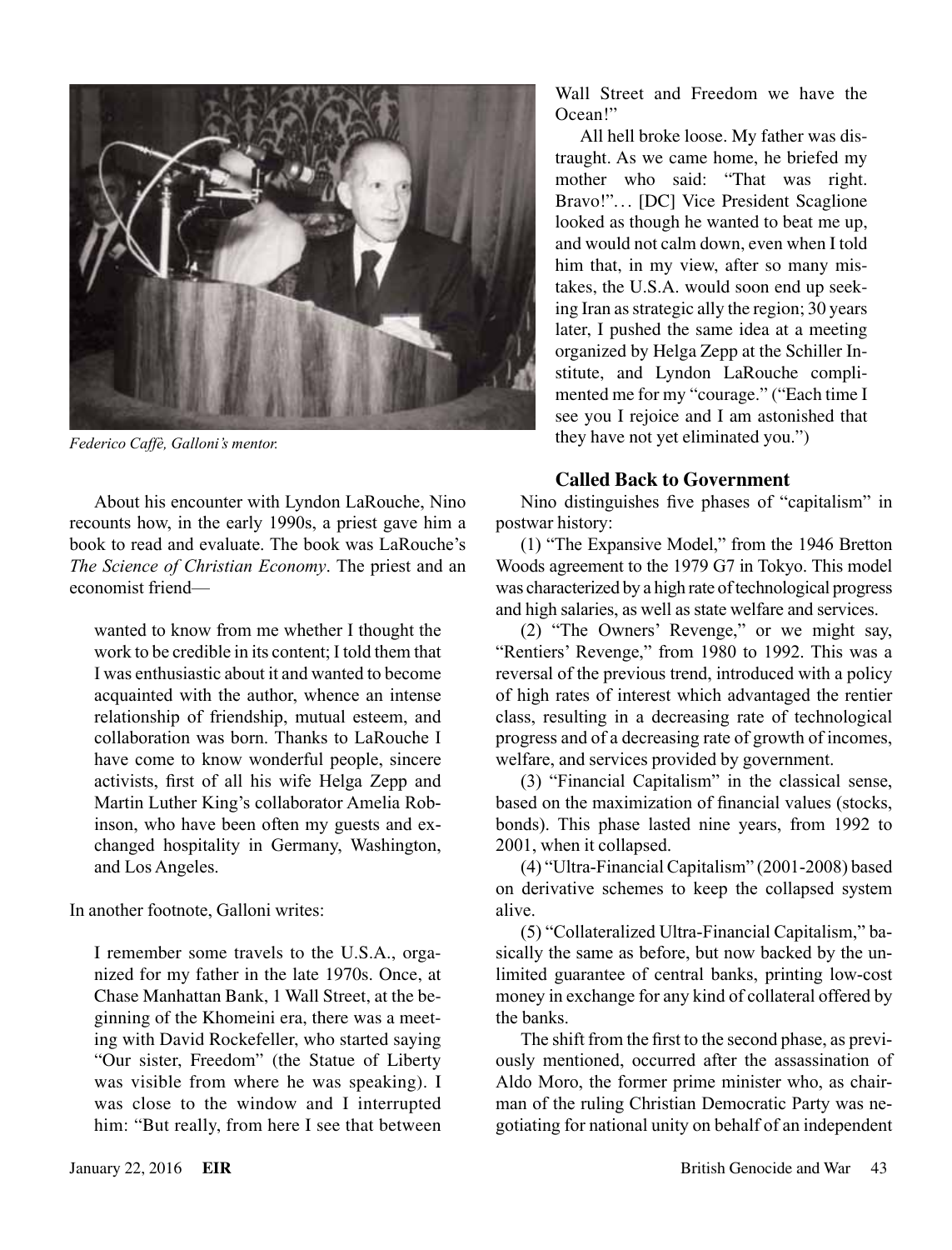economic and foreign policy.<sup>2</sup> Under Moro's chairmanship, Galloni's father Giovanni was Deputy Secretary General of the DC.

Two years after Moro's assassination, his policy collapsed and the neoliberals took power, starting a process that doubled national debt in a decade. This occurred through a combination of financial liberalization and a decreasing rate of investment in industry and infrastructure, in favor of "services." In particular, Treasury Minister Beniamino Andreatta and central banker Carlo Azeglio Ciampi implemented a *coup d'état*, by "decoupling" their two institutions.

With a simple letter sent by Andreatta to Ciampi, the Bank of Italy ceased to be the purchaser of last resort of government bonds, a measure that had thus far helped to keep interest low on the national debt. At the same time, capital controls were lifted, heedless of the fact that Italy's productivity, lower than its competitors, would result in capital outflows. This caused a skyrocketing of interest rates and yields on government bonds, which at one time reached over 20%.

Nino, who had quarrelled with Andreatta when the latter was at the Budget Ministry where Nino was an official, writes:

That letter [by Andreatta to Ciampi], but especially its implementation by governor Ciampi, was more than a coup d'état, more than treason: Millions of youth could not aspire to a normal life because of it; industry has been abandoned, hundreds of thousands of firms have been forced to shut down; the State has become a simple operator desperately looking for financing, the Ministry of the Treasury has surrendered to the so-called market, i.e. the banks, its prerogative of determining interest rates.

In 1988, at a national meeting of the left-wing current of the Christian Democracy, Nino—who in the meantime had left the administration—intervened, saying that his forecast had been confirmed: National debt had doubled, and youth unemployment was at 50%. He received major news coverage, and one year later, he got a call from Prime Minister-designate Giulio Andreotti: "Dear professor, I think that you are right, we must change something in the economy. Do you want to help?"

Andreotti arranged a meeting between Nino and

Paolo Cirino Pomicino, his lieutenant in Parliament. "Giulio told me that we must change the economy of this country—what should we do?" Pomicino asked him in Neapolitan dialect. "Very simple," Nino answered, "Make sure that you are appointed Budget Minister in the next government, put me on top of the entire structure, and I will take care of the rest."

Thus, in August of that year, Nino was called back to the Budget Ministry as Director General and started immediately to work on a new draft of the budget, abandoning the monetarist approach which had been followed in the preceding years.

### **And Suddenly Fired**

The course of Prime Minister Andreotti was clear: "The agreement with France, Germany, and Holland on fixed exchange rates should not lead to precipitating extreme and irreversible decisions which would damage our country; a certain priority of fighting against inflation should be maintained, while however establishing strategic lines which should allow a recovery of employment and of the Mezzogiorno," i.e., Southern Italy.

While working on the new policy document, Nino debated Mario Monti in Milan, and argued that an expansionist policy would not generate inflation because of the idle labor force and machinery.

Suddenly the weather changes. We are now in the crucial period of the Fall of the Wall, when London and Paris decided to force Germany to abandon monetary sovereignty in exchange for reunification. Andreotti's position shifted "from strongly eurosceptical positions to the opposite line." Nino believes that Andreotti, "because of his actions in economic and international policy (larger independence for Italy) was blackmailed by the Americans—who had listed our politicians as 'good' and 'bad' on the basis of short-sighted criteria to force him to accept a radical downsizing of the defense of national interests."

The following scene plays out in the Minister's office: "I went to [Minister] Pomicino and, when he hinted we should not talk about it because we could be wiretapped, I took a piece of paper and wrote on it: 'Could it be that [Treasury Minister Carli] promised that if I go, you will become his successor?' Pomicino took the note, nodded and shredded it."

However, pressures came from much higher than Carli. Financial lobbies, corporations, kingmakers, and vested interests of all sorts placed their phone calls to Andreotti, but at one point, "the decisive phone call

<sup>2.</sup> See the author's ["Strategy of Tension: The Case of Italy,](http://www.larouchepub.com/other/2004/3117tension_italy.html)" *EIR*.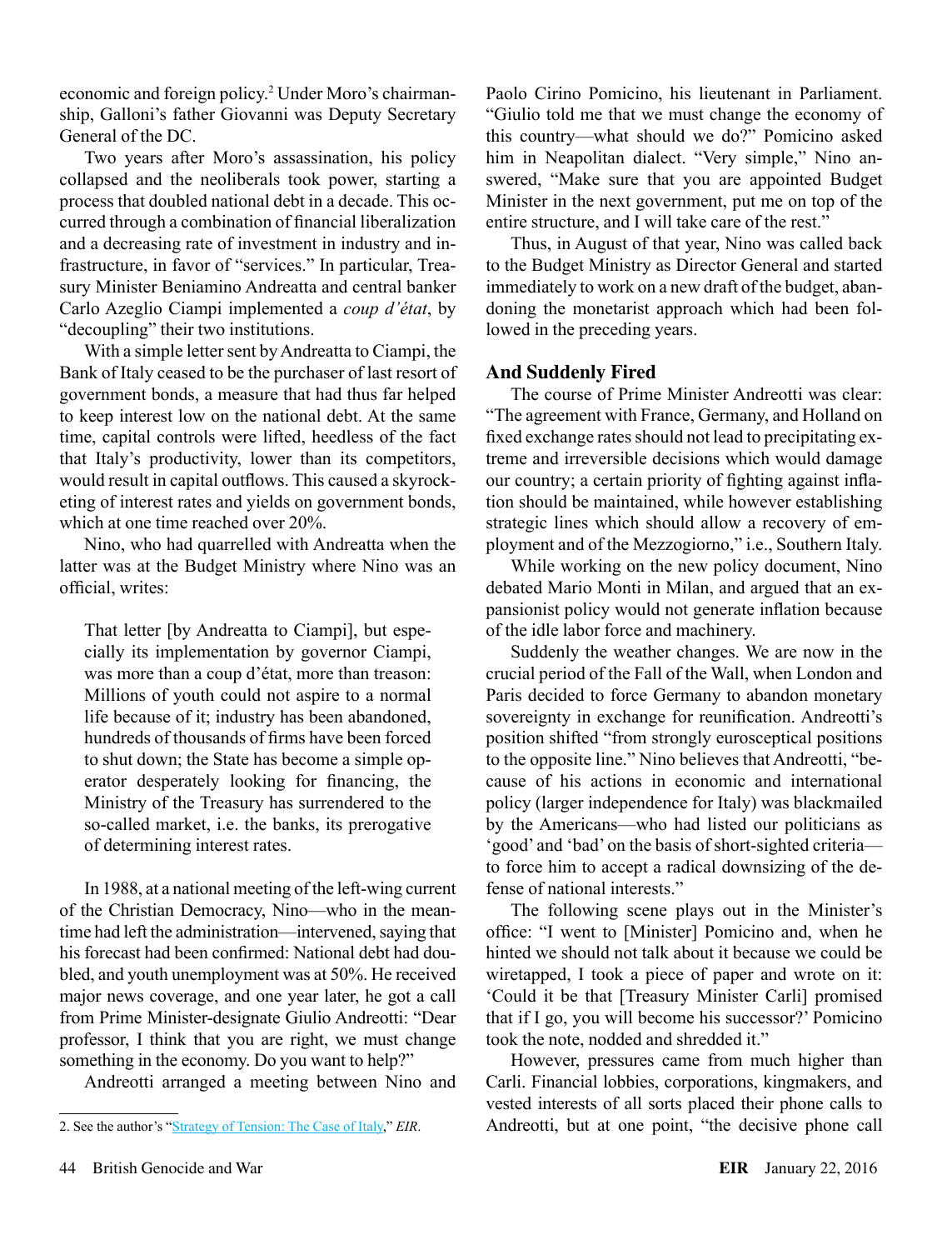came, the one to which you could say neither 'no' nor 'let us wait,' nor 'let us reflect,' nor 'but,' nor 'if.' Someone had warned Helmut Kohl that there was somebody who 'opposed' the European project or the agreements ...; I was forced to leave the task of advising economic ministers to other persons with a totally different approach."

What was the project which "somebody" in Rome was opposing? It was the Euro project with the Maastricht agreement, signed in 1992, but agreed to in November 1989 between France and Germany, which included:

(1) That Germany renounced the D-Mark in favour of a single currency, which freed the French political class from the shame of being able to, and being forced to devalue; (2) in exchange, France accepted Germany's reunification; and (3) Italy should be disempowered and deindustrialized so that,

although for different reasons, both France and Germany could see in the future of the single currency (and of its attached rules) the lesser evil for them.

A large responsibility for signing the treaties, however, lies on those Italian representatives such as Treasury Minister Guido Carli, who believed in the "external constraint" which would "discipline" Italian governments into running balanced budgets. Such a thought by foreign interests could be understandable, but not on the part of such Italians, whom Nino calls "collaborationists."

The Maastricht/Euro project was doomed to fail, and did fail with "Financial Capitalism" in 2001. It was kept alive through financial derivatives ("Ultra-Financial Capitalism"), but this scheme also blew up in 2007-2008, and it has been kept alive so far only through the central bank lifeline, "Collateralized Ultra-Financial Capitalism," which is driving the U.S. government to consider the idea of a thermonuclear war as a feasible "solution."

How can Italy and humanity can be saved from this perspective? Even if the BRICS countries succeed in "leading the process of saving humanity, the latter cannot avoid (1) a reintroduction of the strict separation



*In the 1990s, Galloni was given LaRouche's 1991 book,* The Science of Christian Economy*, by a priest, who asked him to evaluate it. Thus began "an intense relationship of friendship, mutual esteem, and collaboration" with LaRouche.*

between credit and finance"—by which the Glass-Steagall Act is meant; "(2) a sterilization plan for existing toxic assets (for instance, withdrawal and freezing of the latter, with emission of credit aimed at new investments); and (3) development strateg i e s in the various sectors—environment, medicine, education, infrastructure, culture, maintenance of housing and health—supported by a re-establishment of the monetary sovereignty of states."

The last point is a central issue for Italy, faced with certain death inside the Euro system.

Nino has three possible scenarios for an exit strategy from the Euro:

Plan A is "the consensual exit from the Euro"; Plan B is "a non-consensual exit, supported by international agreements able to contain speculative attacks"; and Plan C, if both A and B are not politically feasible, is the

creation of "parallel" currencies, followed by "a progressive loss of power" of the Euro.

#### **The Imperfect Economy**

Nino's reference to "environment" as a priority item for investments should not confuse the reader. Throughout the book, he makes it clear that environmental policies based on Malthusianism, anti-science, and climatechange ideologies are to be fully rejected. Only through technological innovation and an increase of the "energy intensity" of the system is it possible to protect the environment.<sup>3</sup>

Nino goes so far as to expose the "original sin" of progressive forces which at one point in history decided to ally with environmentalists and bankers to defeat industrialism as a perceived enemy. This was decisive in creating the political conditions that defeated the alliance which had implemented the model of "expansive capitalism." The Left did not understand that had it supported that alliance instead, it would have achieved what it considers to be its objective: overcoming capitalism.

If we accept the common definition of capitalism as

<sup>3.</sup> See **[Galloni's comment](http://larouchepub.com/eiw/public/2015/eirv42n27-20150703/26-27_4227.pdf)** on the recent papal encyclical, *EIR*, July 3, 2015.